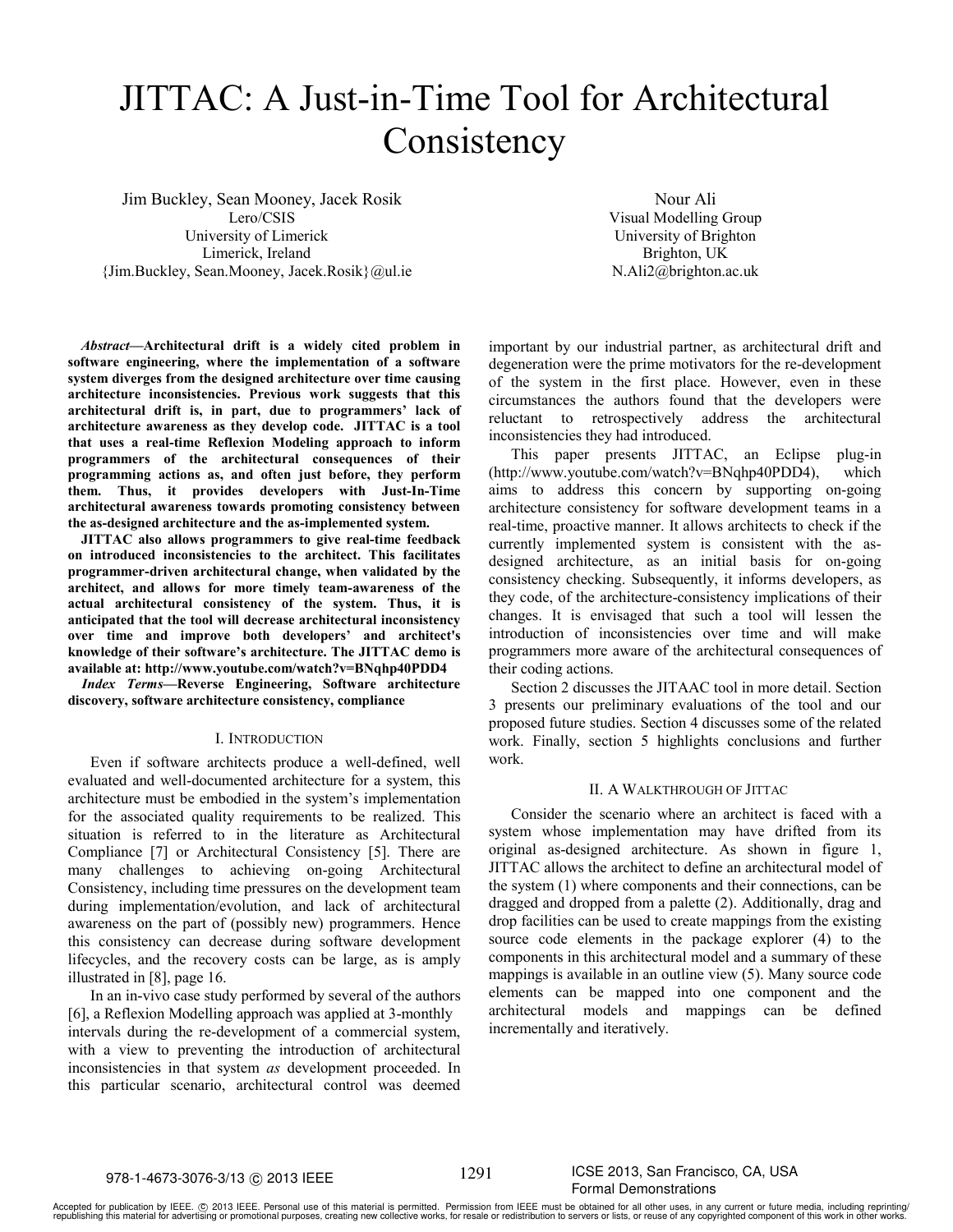

Fig. 1. An Architect's view of the JITTAC tool

As mappings are defined between the source code and the architectural model, the results of a Reflexion-Modelling type analysis are presented, in terms of the edges between the modeled architectural elements: Solid edges represent convergences where there exists a relationship both in the architectural model and in the source code implementation. Dashed edges represent divergences where there is a relationship in the implementation but not in the architecture. Dotted edges represent a relationship specified in the architecture, but not present in the implementation. Typically, the architect will focus on the latter two types of edges in their efforts to address architectural drift.

The tool allows for further analysis of divergent edges. Specifically when the edge is clicked upon, the tool lists the source code relationships underpinning the edge (see the Architectural Relations view (3) for the code relationships underpinning the edge between Command and Common). JITTAC then allows the architect to click on the Source in the Architectural Relations view, to navigate to the associated source code. If that code is changed to address the inconsistency, this change gets reflected back to the architectural model instantaneously and the divergent edge becomes a convergent one. For a fuller description of this Architecture Recovery functionality, please refer to our description of the prototype version of the tool in [1].

While the prototype tool does provide some functionality towards addressing on-going architectural drift, JITTAC builds on this functionality substantially, to more fully consider the scenario where the architectural drift has been addressed and the architect is happy for development work to proceed. As the programmers work, they are given an enriched coding view (see figure 2) where any architectural inconsistency they introduce is marked in the coding margin on saving (figure  $2(a)$ ). In addition, as they code, an enriched auto-complete function re-ranks and color-codes the auto-complete options (again see figure  $2(a)$ ) in an architecture-aware fashion. Autocomplete options that would result in an architecturally consistent dependency are colored green and ranked first. Auto-completes options as-yet unmapped to the architectural model are colored orange and ranked second. Finally, autocompletes that would result in architectural inconsistencies are colored red and are ranked third. Thus, programmers become architecturally aware Just-In-Time: just before they commit to their source code change.

In another addition to the prototype tool, JITTAC allows the developer to right click on any line of source code that is causing an inconsistency (see figure 2(b)) and, through that, navigate directly to the architectural model to view the inconsistency, highlighted and in context. In fact, JITTAC allows architects to define several architectural models for each subject software system. Each model can provide a different architectural view or granularity. So, when the programmer introduces an inconsistency in the code, the tool navigates the programmer to the specific architectural model associated with that inconsistency.



Fig. 2. A Developer's view of the JITTAC tool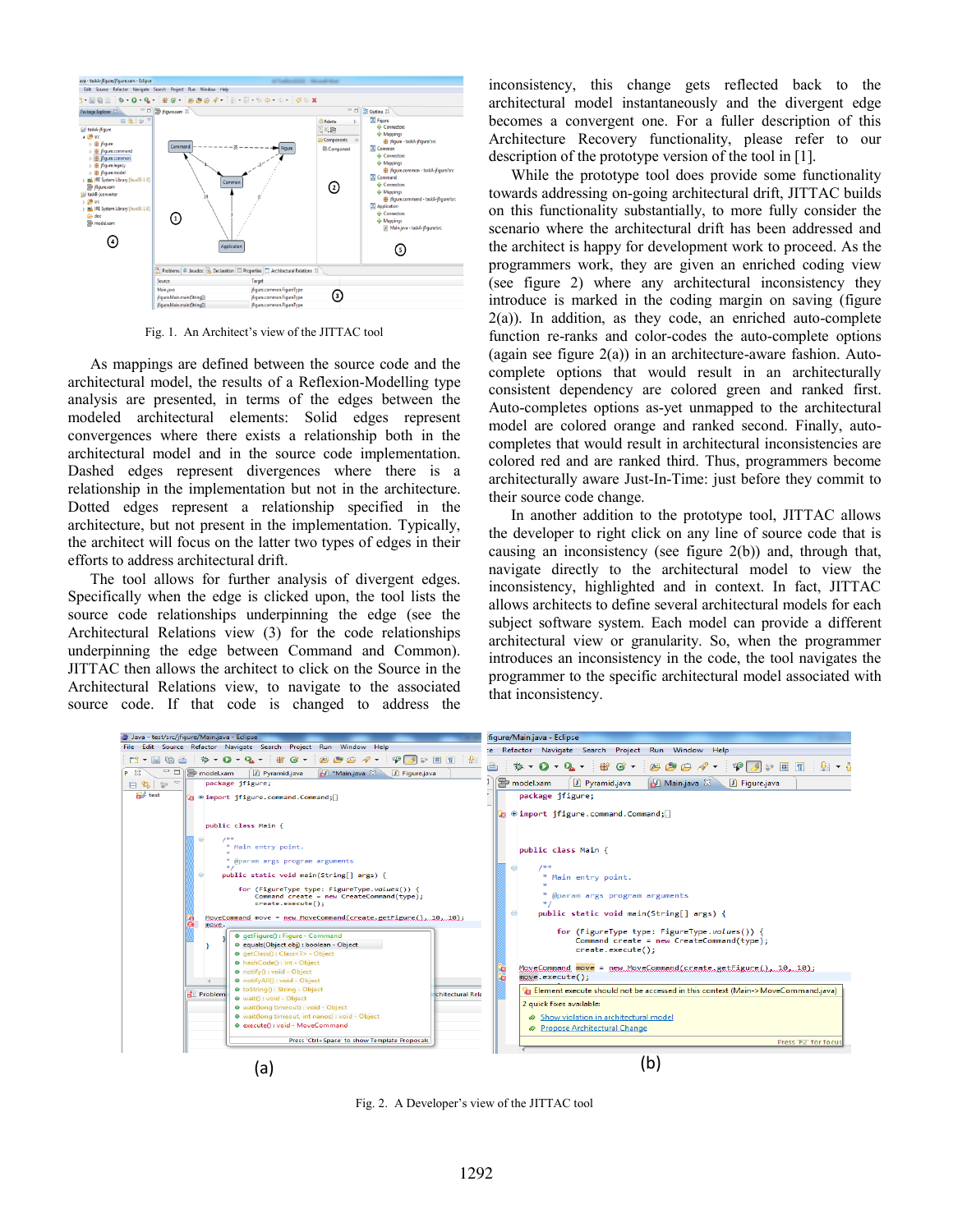Finally, the same right-click interface (see figure 2(b)) allows programmers, if they believe that the dependency is justified, to email the architect with a rationale for inclusion of the specified architecturally-inconsistent code (through the 'Propose Architectural Change' option).

## III. EMPIRICAL EVALUATION

In-vivo evaluation of the initial prototype version of JITTAC was carried out at two financial software companies based in Ireland, as was reported in QoSA 2012 [1]. This prototype version was called the ACTool (http://www.lero.ie/project/rca/arc) and it had many of the architecture facilities provided by the final tool: It had facilities for the architect to make explicit their designed architecture and to check the implementation's consistency with that architecture.

This prototype tool was used to check the consistency of three commercial systems in these organizations with their asdesigned architecture, these systems ranging from 35KLOC to over 2.2MLOC. In general the real-time aspect of the system was well received:

## *"…the results were instant, that when you dragged your package or class it showed violations straight away"*

This real-time feedback often prompted participants to generate model entities directly from the source code: dragging packages or classes from the package explorer directly onto the architectural canvas to create architectural components and get immediate feedback on their dependencies. This was typically done when the participant was happy with a 1:1 mapping between a software entity in the package explorer (code) and a proposed architectural component. They also did it when they wanted quick feedback on the workings of a package or class, or when they wanted confirmation that most of the observed inconsistencies in a model were due to one specific software entity. In one case, this was the default model-building behavior of the participant: a behavior that seems to directly conflict with Reflexion Modelling principles of building an asenvisaged model first and then checking it. This real-time feedback behavior was observed in all 3 sessions.

However, the prototype tool did not have all the facilities to support on-going architectural consistency checking during continued development of the system. Specifically, it did not have the enriched autocomplete of the final prototype, the ability to navigate to and highlight a programmer-coded inconsistency in the architectural model or the ability to email the architect to notify them of introduced inconsistencies. In addition, it did not have the facility to model, and show consistency with, more than one designed architecture for a given system.

JITTAC, the current prototype that implements these features, has currently been trialed in one other organization. Here it was again used to check the consistency of a commercial system with its as-designed architecture. The part of the system modeled was approximately 150KLOC. The results were consistent with those of the initial study: the participant used a real-time feedback approach as their default behavior and was positive about it.

Our next round of evaluation will concentrate on the justin-time capabilities of the tool for controlling architectural consistency in an on-going basis. This will take the form of an in-vivo case study where the architect in an organization will check the level of consistency between the implementation of one of their commercial systems and its envisaged architecture, as of a specific date (see figure 3). He will use the company's commit repository to do the same evaluation for a past release of their system. This will allow us determine the rate of inconsistency introduction, over the lifetime of a release, without the JITTAC tool's support.

The tool will then be circulated to the company's programmers and they will be shown how to use it. At the same time, they will complete a short quiz focused on the architectural consistency of a number of source code dependencies. This will allow us to quantify their knowledge of how the as-designed architectural model maps to the code they work on.

At the next release of the system and after the programmers have used JITAAC to develop this release, the programmers will be asked to complete another quiz and the architect will again check the consistency of the system. These measures will allow us to determine any change in the programmers' knowledge of how the as-designed architectural model maps to the code base and it will allow us determine the rate of inconsistency introduction, over the lifetime of that release, with the JITTAC tool's support.



Fig. 3. JITTAC longitudinal evaluation plan

The difference between the rate of inconsistency introduction over the 2 releases will give us an initial indication of the utility of the tool, as will comparing the results of the quizzes that the programmers undertake. This, when coupled with qualitative analysis of extemporaneous factors over the 2 releases (programmer diaries and changes to the architectural model driven by programmers) will provide a rich data set on JITTAC's capabilities and limitations. This will ideally prompt more controlled studies of individual aspects of and the overall approach underpinning JITTAC.

## IV. RELATED WORK

JITTAC is based on the Reflexion Modelling approach proposed by Gail Murphy et al. [1], who produced the JRMTool prototype tool [3]. This tool was batch-oriented: a model is defined, the mappings to the code created and an analysis tool is executed to give feedback to the user at periodic intervals. There are many differences between JITTAC and